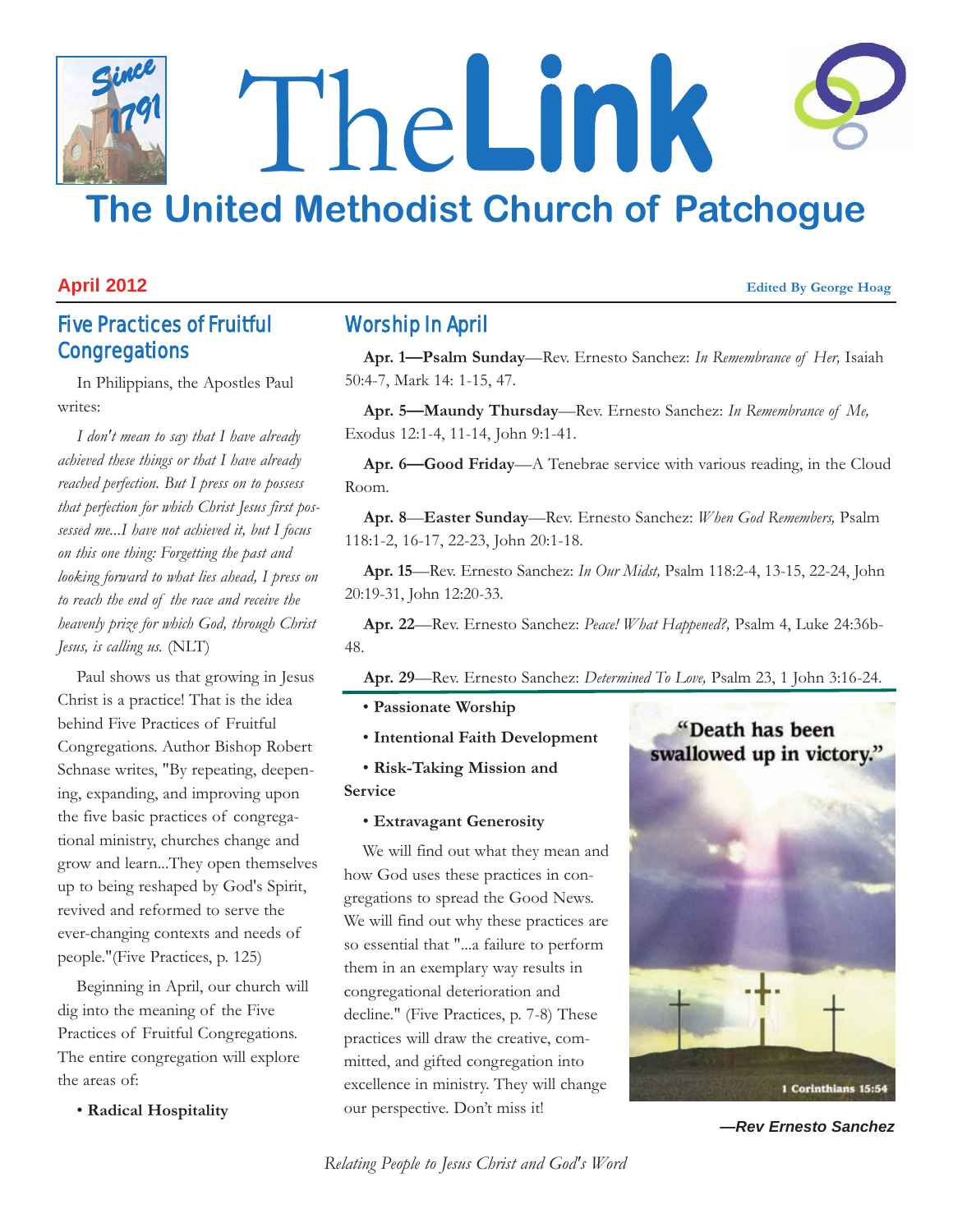# Circle of Concern

#### *For Bereavement:*

For the Family and Friends of Franklyn Rowe; for the Family and Friends of "Angel."

#### *For Guidance:*

Lisa D., Barbara McAllister, Ray Clark, Cat Placement and Rescue, Michael Dellazizzi and family, Michael Amarati, Philip Demacos, Joanne, Robert C. Hiene, the Americo Family, Rose Conti, Holly Nelson, Lisa Prince, Joan, the Neuman family, Wilfredo Franco, Mary (co-worker of Betty Rice), Monica, Patrick Keena, Sheila Dreaper, Frank Whalen, Rubano, Sofia and her family, John Casale, Our Troops and Veterans, Dean and family, Rachel Nason, all those who have lost their jobs, Carlos Alvarado, for the Nations of Africa, Tim, Paul, Christine, Mr. Bralla, Pete and Carol Moore, prayers of comfort for police and fireman and all those who risk their lives to make ours safe and better, Glenn Hollins, Raquel Miller, Emma Easley, Tom, Mike, Matt, Brian, Justin, Ray Anderson, Lori, Irene Catalino, Justin and Dean Angell, Pat, Lisa, Ben and baby Anna, Heather Reiss, James Wright's Grandmother, Barry Burrell, Linda, Stephen Martin, Lori Purificato, Ashley Lauren, Jose Garcia, for those in our church community who are fighting against cancer, Linda Morgan, Luigi, Maureen, Tom Mansfield and friends, Emma Evelend, Lisa, Barbara Rago, Amy Vining, Catherine Weber's aunt, Esmeralda Coppola, Carmen Marrero, Loriann, David, Kathleen Russo, Alicia Evans, Debbie Holand, Jemma, Barbara, Katie, Anna, Suzanne, Amanda Garcia, Doris May, Margaret, Lois, Laurie, Bonnie Smith, Debbie Turpeau, Julio, Marvin Rice, Arthur Rice, Lisa, Paul Walkawitz, Debbie, Tom Kerr, Laura Jacobs, Mr. Dominic and family, Mrs. Snick, Sarah and Justin Tann for a healthy pregnancy and birth of their first child, Barbara Jehle, Elise Gavrock, Steve, June Barile, Luke Gonzalez, Debbie Reading, Lisa Atcullian-Gentry and Ben Gentry.

#### *These Who are Hospitalized:*

Josh Boneventure, Frank, Nana Grace, Nancy Marshall, Bertha Smith, Lee Hollowell, Mary Payne, Harry Watson, Debbie Fiore, Patrick Diamond, John Vanderzalm, Layden John Clark, Mary Zatorski, Dan, Peter Moor (Kathie Loris' father), Ernest Boyd, Chris, Phil Ianello, Emily, Earl Hartsfield, Mike D., Joseph Hawthorne, Emma Rasley, Mr. Tallon, Angelo, Kelly Seeman, Rebecca Hendersen, Gil Brown, Pat Ward, Pat, Christina Broom, Barbara Asmus, Glenn Hollins, Susanna Davies-Pepper, Glenn Schwartz, Todd Skwirz, Mike Welsh, Joyce Ferrrante, Kathleen Russo, Caroline Moore, Amelia McCarthy, Corinne Burdett, Pat Bayne, Ronald Mansell, Linda Carrol, Pat Q. Bayne and Anna Gentry.

#### *These at Home:*

Joseph Weinzettle, Natalie Burnett-Lynch, Kathleen Chodorski, Kyra McCarthy, Debi DelRossi, Belle Barile, Tom Furman, Lisa Lopez, Dorotea Sanchez, Mary Jones, Timothy Oliva's Aunt Susan, John Krulger, Shelly Granger, Marie Lino, Marta, Donna Herrick and Philip Rudolph, Jytte & Nils Sorensen (Geri Sheridan's relatives in Denmark), Robert Dodge and Suzanne OlivottiDodge, Sandy Burrell, Ted Davies, John Casale, Mr. O'Keefe, Lorraine Greco, Emily Navidad, the Moultrre Family, Kim Farrel's daughter, Ceil Witt, June Barile's parents, Muriel Vilar, Guillermina Alverio (Pastor Sanchez's mother,) Catherine Interrante, Arthur Rice and Beth Widera, Catherine Interrante, Arthur Rice and Beth Widera.

*\* Please contact the Church Office if someone should be removed or added*

#### *These who are in Rehab or Nursing Care Facilities:*

**Alice Zahnd** in Patchogue Nursing Center, 25 Schoenfeld Blvd., Patchogue, NY.

**Hazel Nargi** in McPeak's Adult Home, 286 N. Ocean Ave., Patchogue.

**Rachel Nason** in McPeak's Adult Home, 286 N. Ocean Ave., Patchogue.

**Ester Davies** in Brookhaven Health Facility, Room 78D, 801 Gonzolla Drive, E. Patchogue, 631-289-3150.

*Pray for our church and her future directions!*

### Borrowers Please Return

Anyone wishing to borrow kitchen equipment, as well as tables and chairs from Wesley Hallany must sign them out in a log kept in the church office. We are currently missing several of the newer white tables and their chairs, as well as some large pots and expensive knives. Thank you!

The deadline for contributions to the May edition of TheLINK is April 13. Please e-mail your copy to gbhoag@optonline.net.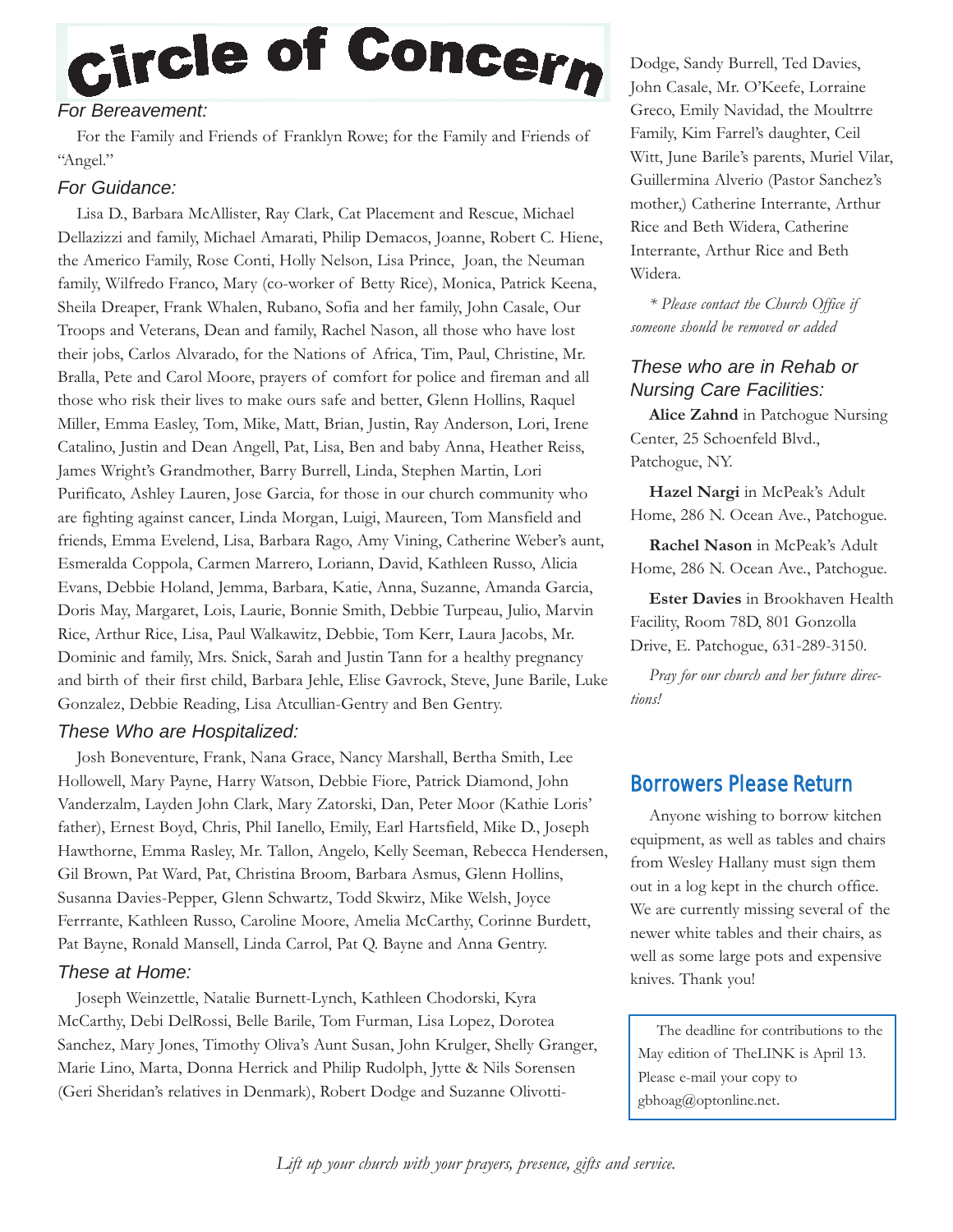#### **Stewardship**

Pastor Sanchez at the last Council Meeting said that: "Things are stirring in our church." They are in many ways. Sunday attendance has been growing, our MYF is becoming more involved, and clean up efforts are underway.

Our congregation began Lent with a solemn and powerful Ash Wednesday Worship service. Pastor Sanchez and Debbie Kolacki developed this stirring service. Those who attended took away with them a deeper appreciation for Ash Wednesday.

Last year Debbie presented the Stations of the Cross at the Good Friday service. Actually seeing a crown of thorns and not just visualizing it greatly impacted me. Many of us have had a couple of rose thorns stab us. Imagine someone forcing a crown of one inch thorns down upon our head. Our Lord, Jesus Christ, suffered and died to take away our sins.

The MYF's campaign to raise money for its mission, "Smile Train," has raised \$500. The members did this through their Spaghetti Dinner and helping to serve and sell Irish soda bread at the St. Patrick's Dinner. They can provide for two operations to correct children with cleft palates. We are very proud of our youth.

The MYF will be attending another Peanut Butter & Jelly Gang sandwichmaking event at the Commack UMC on Saturday, May 5, at 8 AM. Everyone is invited to participate. Leaders Raquel Miller and Debbie Watson and children will be leading the MYF and volunteers to Commack. Donations of bread, jelly, and peanut butter would be greatly appreciated. Please bring donations to church the Sunday before and bread

that day. The Commack church is one of a network of churches involved in this mission project. They prepare sandwiches on an assembly line basis and produce thousands of them in a couple of hours. More then l30,000 people receive these sandwiches on Long Island each week. In some cases this is the only food some people receive in a day.

For an activity that is a little more fun, the MYF will host an Easter Egg Hunt on Palm Sunday, April 1. The hunt will follow church services. All Sunday School students will meet a special guest. We want everyone to be there. Please put the date on your calendar along with the Palm Sunday Breakfast, which starts at 8:00 AM.

The UMW began the clean up of our church at its February meeting. The members cleaned out their closet on the stage. Many of the unwanted items are slated for the next yard sale. Two fellows, Mike Cinerar and I helped them by hauling away the garbage to the dumpster and ecology site. The following Saturday Lenny Pearson, Mike and I removed the remaining items from the Conference room.

Franco and Ray Henson began the work of removing the clutter months ago. Now we can use that room for meetings again.

The Sunday School staff has been wanting to clean up the Cloud Room for some time. One old display case is gone. We would like to get rid of two electric organs. One of the two in the Cloud Room will remain. Another in the choir room is available.

There is an old walnut desk for anyone who wants it. All you will have to do is transport it yourself. If you know of someone who wants the desk and/or organs, please contact the office (475-0381).

The Saint Patrick's Day Dinner was a great fund raiser for the church. Thanks to Bob Prince and our many dedicated volunteers, we all had a great time. Bob was able to get the corned beef and cabbage from the Sports Deli in Holtsville. Don Kolacki obtained the Irish soda bread and rye bread as a gift to the church from Werners. The Ward Hill Band provided Christian Music for part of the festivities. Several of our own members provided Irish music when the Ward Hill Band was on break. We would like to thank all who came out to support this great event.

There are many good stewards on our Wesley Dinner Committee. One goes above and beyond in buying, picking up donated food from Island Harvest, and maintaining the food closet. Lenny Pearson also works with Jean Miller in the Food Pantry on Tuesday mornings.

Wesley Dinners served a record 90 meals and provided 38 take out meals in February. They received a \$2000 grant to feed the hungry from the Suffolk County Legislature. Our own Bonnie Abbott worked with former legislator Jack Eddington's office to secure the grant and the funds were received last month. We are feeding the hungry through God's grace.

Ester Davies is in the Brookhaven Health Care Facility, D unit, room 91. Ted and his bride of almost 70 years would like to visit one another daily, if possible. Family members, Barbara Becker, Jean Miller, Bob Prince and I have been bringing Ted to see her five or six times a week. Consider providing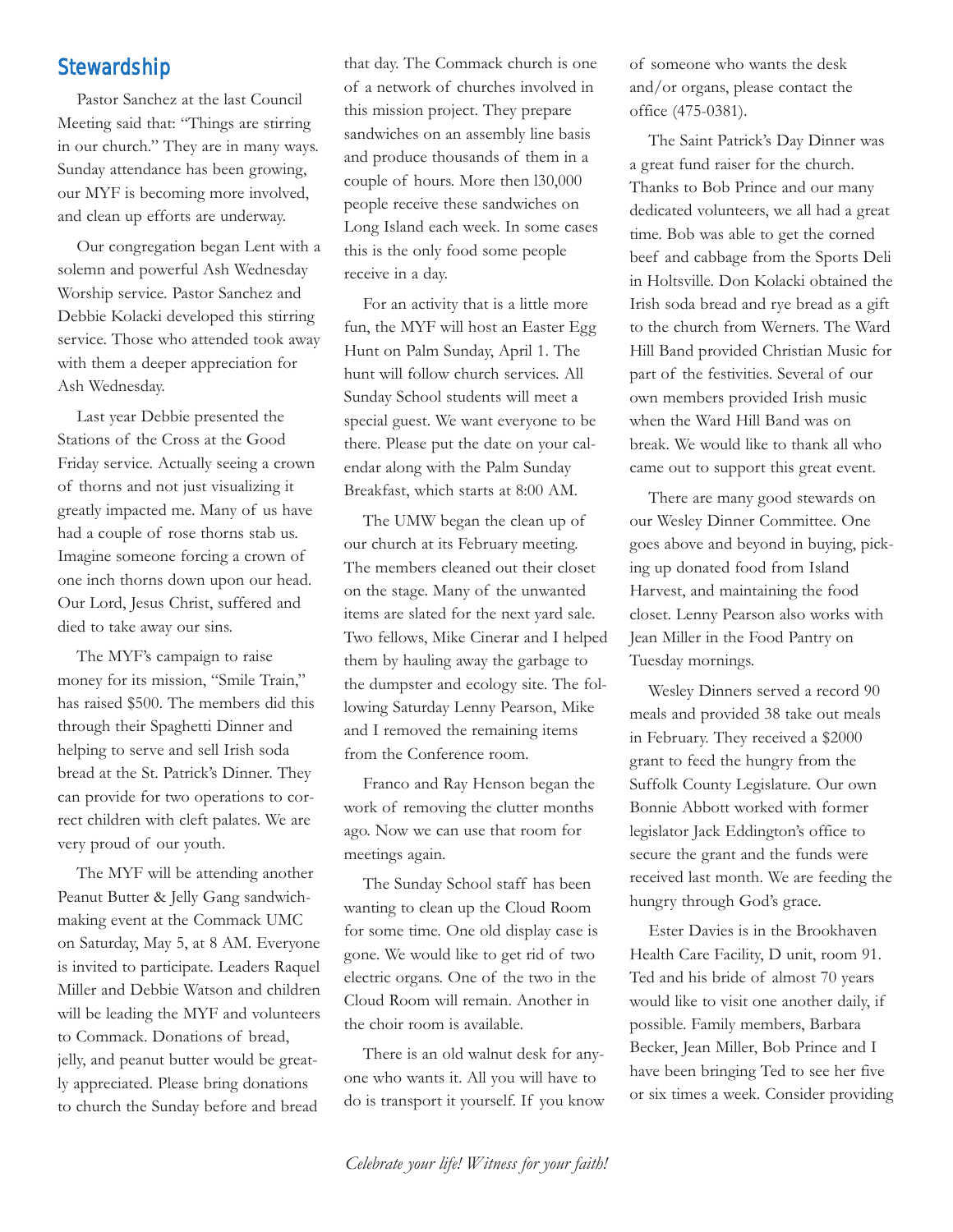him a ride of a weekly or back up driver, if one of the regulars are not available. Please call Barbara 475-1792, Bob 758-1917 or myself 475-5339 if you can help. Ted lives near Lowe's on Route 101 in East Patchogue, while Ester is one block east of Brookhaven Hospital on GazzolaDrive off Rt. 101. They are less then two miles apart. Bob and I drop Ted off for a couple of hours so he can have lunch or dinner with her. Please help a fellow member of our congregation.

Early April will be a busy week for fundraising. The Palm Sunday Breakfast begins at 8:00 AM on April 1. Starting early Good Friday morning and continuing through Saturday is our Flower Sale. Our own Bob Prince organizes these events with Ted Davies and their intrepid helpers. All are welcome to help make these fund raisers a success. The money raised provides for the All Church Picnic which will be held on June 3 at 1 PM. The remaining money goes to the church. Come join us as a volunteer or buy flowers for loved ones.

Our Golf Outing will be held at Calverton Links on Wednesday May l6. We will be needing golfers, prize baskets, and volunteers to work the event.

## *—David Hollowell, Stewardship* Imagine

*"Wealth is not necessary to the glory of any nation; but wisdom, virtue, justice, mercy, generosity, public spirit, love of country. These are the real glory of a nation; but abundance of wealth is not."* John Wesley.

I wonder what our world would be like if all nations, especially our own, took Wesley's statement to heart. In a world where the acquisition of wealth and power is the driving force behind

our economic institutions and systems, where it forms and sustains governmental actions and policies, where, sadly, it even motivates too many religious institutions, it is difficult to imagine how things would be if society were organized on a foundation of justice, mercy, wisdom, etc. What would our lives be like if we all exhibited the Fruit of the Spirit in our daily individual and national lives, instead of merely paying them lip service on Sundays or in our public rhetoric?

Imagine a world where there was an equitable distribution of economic wealth. Some could have more, but everyone would have enough - enough food, shelter, clothing, medical care, education, freedom to think, believe, and enjoy the life God has given us. In such a world, 9 million children under the age of 5 would not have to die each year, because they do not have enough food or medicine.

Imagine a world where all parts of a society work together to develop a rational plan to utilize natural resources without destroying them; where they develop sustainable sources of energy and where all citizens become stewards of the environment.

Imagine a world where there is no motivation for war. If governments were not interested in acquiring more and more power, or in zealously holding on to what they had, what would be a cause for war?

Does this sound idealistic, utopian, unrealistic? Well, idealistic can also mean visionary and optimistic as well as naive. Utopian can mean ideal and perfect as well as fanciful and unfeasible. And as for unrealistic - I guess that depends on whose reality. I truly

believe that if we live lives that are faithful to Christ's teachings, if we are transformed by our love of God, then our actions and behavior follow faithfully and such a just and loving world seems ever more possible. Imagine.

#### *—Barbara Becker*

### New Wednesday Night Study

All are welcome to join us for the six session Philip Yancey video study,



*The Jesus I Never Knew.* Each week we will view several film depictions of Jesus, his life, and his ministry. After viewing these, we will turn to the

Gospel accounts of the same scenes and discuss what we believe really happened. We'll be asked to put aside our preconceived ideas of who Jesus is and think about him as the Bible presents him—brilliant, creative, challenging, fearless, compassionate, unpredictable, and ultimately satisfying.

We will meet April 11, 18, 25 and May 2, 9, 16, 7:30–9:00 PM, in the Choir Room; please use the side entrance next to the Head Start building. The cost for a book is \$10 but scholarships are available. Please contact Debbie Kolacki at 363-6499 or debbiek88@yahoo.com for more information or to sign up.

We also have Bible study on Sunday mornings from 9:00 to 9:45 AM in the Cloud Room. We will not be meeting on Palm Sunday and Easter.

The Friday morning Bible study led by the pastor will resume meeting after Easter.

*—Debbie Kolacki*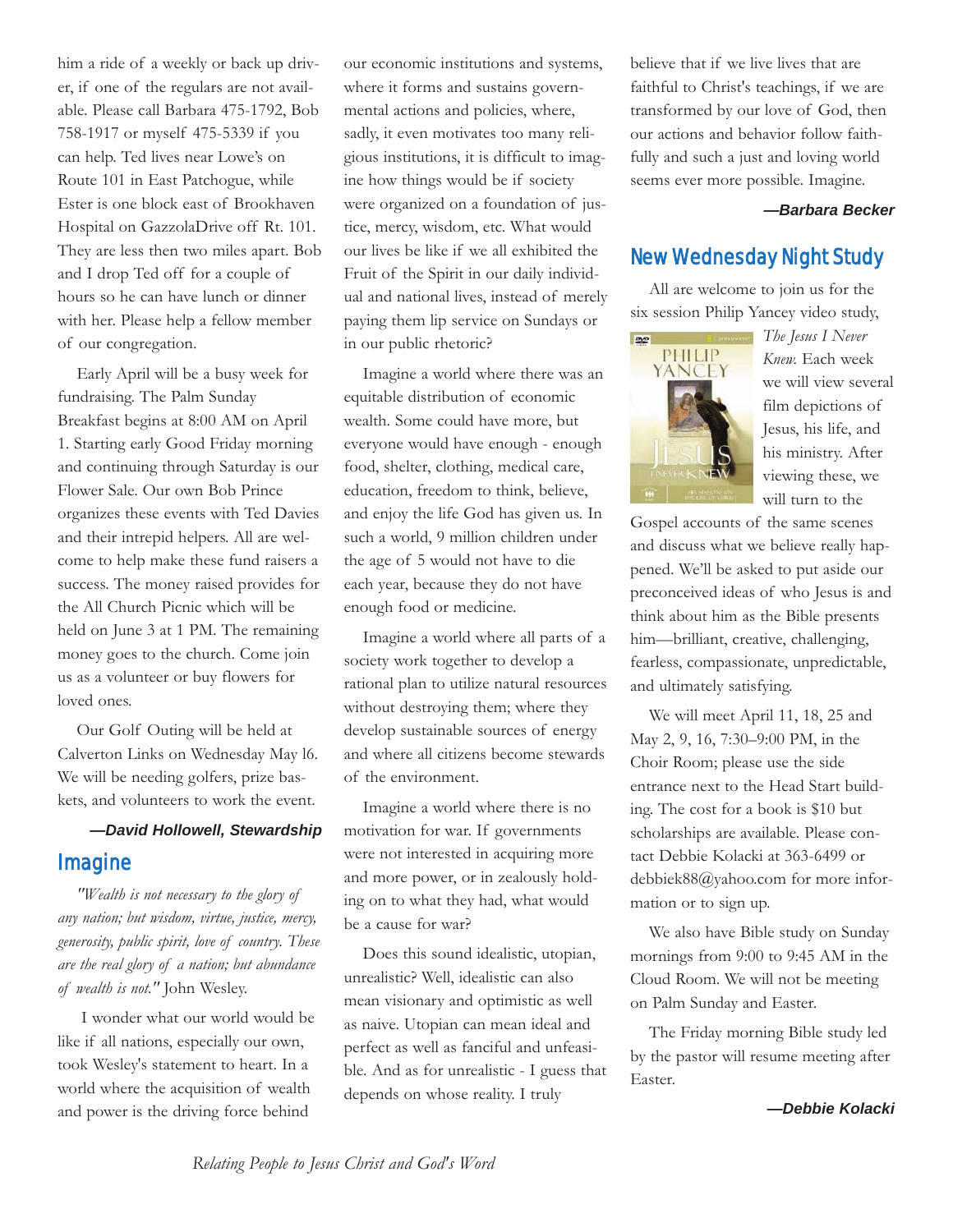# **United Methodist Church of Patchogue April 2012**

| <b>Sun</b>                                                                                                        | Mon                            | <b>Tue</b>                                                                                                    | <b>Wed</b>                      | <b>Thu</b>                                                    | Fri                                                                                                  | <b>Sat</b>                                           |
|-------------------------------------------------------------------------------------------------------------------|--------------------------------|---------------------------------------------------------------------------------------------------------------|---------------------------------|---------------------------------------------------------------|------------------------------------------------------------------------------------------------------|------------------------------------------------------|
| $\overline{l}$<br>$8:00-9:30$ a.m.-<br>Pancake Breakfast<br>$10$ a.m. $-$<br>Palm Sunday<br>Communion<br>Worship  | $\overline{2}$<br>$7 p.m. -AA$ | $\mathfrak{Z}$<br>$10$ a.m.-Noon-<br>Food Pantry<br>6:30 p.m.-ESL<br>7:00 p.m.-AA<br>$7:30$ p.m.-<br>Recovery | $\overline{4}$                  | 5<br>7:30 p.m.-Maundy<br>Thursday Service                     | 6<br>$7:00 p.m. -N/A$<br>$7:30$ p.m.—<br>Recovery<br>7:30 p.m.-Good<br>Friday Service,<br>Cloud Room | $\overline{7}$                                       |
| 8<br>10 a.m.-Easter<br>Communion<br>Worship                                                                       | 9<br>$7$ p.m. $-AA$            | 10<br>$10$ a.m.-Noon---<br>Food Pantry<br>$6:30$ p.m.-ESL<br>7:00 p.m.-AA<br>$7:30$ p.m.-<br>Recovery         | 11<br>7:30 p.m.--Bible<br>Study | 12<br>7:30 p.m.-Choir<br>Rehearsal                            | 13<br>$7:00$ p.m.- $-N/A$<br>$7:30$ p.m.-<br>Recovery                                                | 14<br>$8:30$ a.m. - Driver<br><b>Education Class</b> |
| 15<br>9 a.m.-Bible Study<br>10 a.m.-Worship/<br>\Sunday School<br>$11:30$ a.m.-<br>Finance/Trustees               | 16<br>7 p.m.-AA                | 17<br>$10$ a.m.-Noon-<br>Food Pantry<br>$6:30$ p.m.-ESL<br>7:00 p.m.-- AA<br>$7:30$ p.m.-<br>Recovery         | 18<br>7:30 p.m.-Bible<br>Study  | 19<br>7:30 p.m.-Choir<br>Rehearsal                            | 20<br>$7:00 p.m. -N/A$<br>$7:30$ p.m.-<br>Recovery                                                   | 21<br>$9:30$ a.m.-UMW                                |
| 22<br>Native American<br>Ministries Special<br>Sunday<br>9 a.m.-Bible Study<br>10 a.m.— Worship/<br>Sunday School | 23<br>$7$ p.m. $-AA$           | 24<br>$10$ a.m.-Noon-<br>Food Pantry<br>6:30 p.m.-ESL<br>$7:00 p.m. -AA$<br>$7:30$ p.m.-<br>Recovery          | 25<br>7:30 p.m.--Bible<br>Study | 26<br>5 p.m.-Wesley<br>Dinner<br>7:30 p.m.-Choir<br>Rehearsal | 27<br>$7:00 p.m. -N/A$<br>$7:30$ p.m.-<br>Recovery                                                   | 28                                                   |
| 29<br>9 a.m.-Bible Study<br>10 a.m.—Worship/<br>\Sunday School<br>$11:30$ a.m.-Church<br>Council                  | 30<br>7 p.m.-- AA              |                                                                                                               |                                 |                                                               |                                                                                                      |                                                      |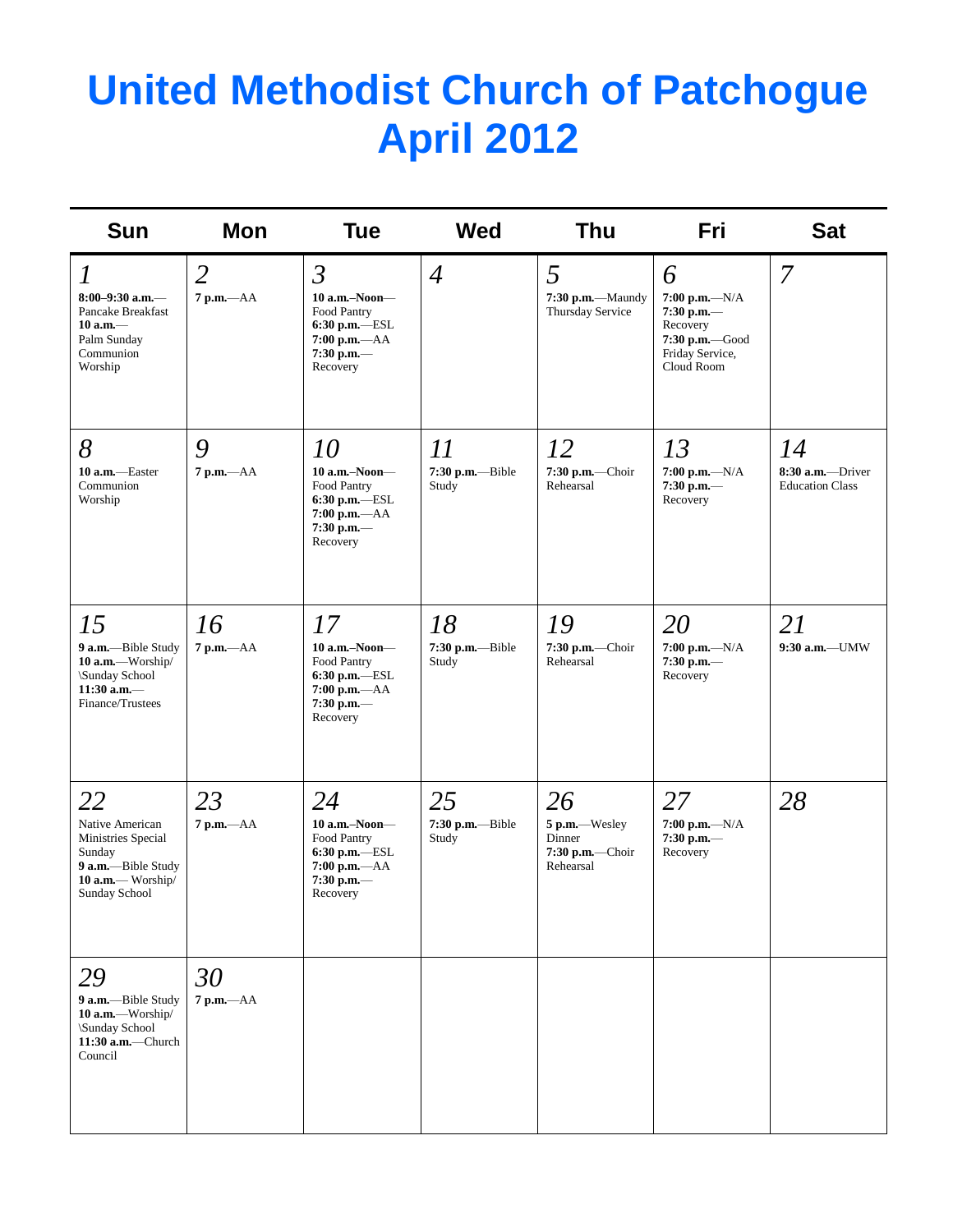**ASSOCIATE'S GOURMET MARKET** Patchogue, NY 11772 500 N. Ocean Ave., **Experienced Butchers & Caterers for over 20 years** Ocean Ave (631) 475-0098 **Also providing Groceries, Dairy & Produce** Patchogue, NY **1699J Rt. 112 (Olympic Plaza), Medford, NY 11763 Phone: (631) 475-1749** 500 N. **JNERAL HOME, INC Fax (631) 447-5086 www.associatemarketli. Tax Preparation by Bill Loris THE PROPERTY & Reasonable Rates CASUALTY INSURANCE CUE BROKERAGE CORP. SPECIALISTS Home Service One Half of the Fee You Pay is** 180 East Main Street, Suite 205 Patchogue, New York 11772 **Sandra Morrissey Donated to the Church** Phone: 631-475-6000 Ext. 139 Office Manager Toll Free: 800-233-8283 **286-2695** Fax: 631-475-0030 Sandram@CueBrokerage.com www.CueBrokerage.com TEL. (631) 475-5734 OFFICE HOURS **S DYNAMI** FAX (631) 758-2568 BY APPOINTMENT PUBLIC RELATIONS CONSULTANTS PATCHOGUE FAMILY MEDICAL CARE, P.C. **SPECIAL EVENTS PLANNERS** CHRISTINE M. DOUCET, MD **GERALDINE M. SHERIDAN** ANDREW S. WANG, DO 96 EVERGREEN LANE LAURA E. GIL, RPA-C EAST PATCHOGUE, NEW YORK 11772 LYNDIE A. HUGHES, RPA-C **FAMILY PRACTICE** PHONE/FAX (631) 475-1164 130 MEDFORD AVE., (ROUTE 112) PATCHOGUE, NY 11772 E-mail: sheridan.r.a@worldnet.att.net UMW On Apr. 21, the UMW and anyone who would like to participate, will go to Sayville to "walk the Labyrinth". Labyrinths have long been a Prayer Labyrinth means to center and focus our

**ENGERIE** 

"An Easter bonnet? I thought you were Lady Gaga."

spirits as we seek to know God.

Everyone is welcome to join us.

Looking ahead, please be reminded that on May 20, after church, the UMW is sponsoring a "Building Bridges" session, along with a light lunch. Building Bridges is a program of the Multi Faith Forum of the Long Island Council of Churches and provides an opportunity for members of several different faiths to share information about their beliefs and their lives in the community. This is an all church event and I hope you plan to attend.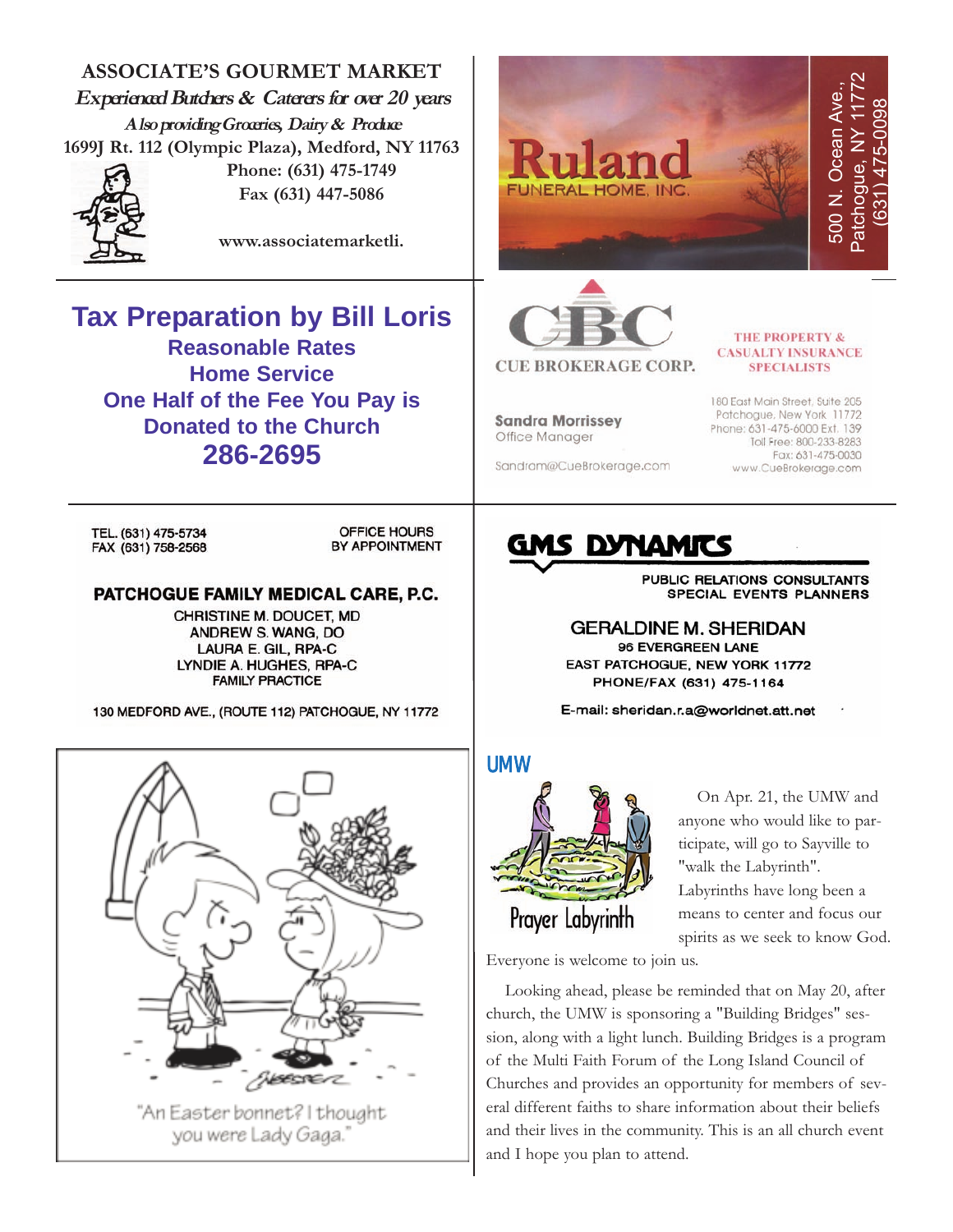# \$60 Million In Church Funds Sparks Debate

The 2012 United Methodist General Conference will take up legislation this spring that would allow the redistribution of up to \$60 million in general church funds.

The money is intended for three efforts: providing more theological education outside the United States, developing more young church leaders and fostering more vital congregations.

However, discussion during the Connectional Table's March 4-6 meeting showed the body that proposed the measure is divided about whether the petition would fulfill its aim or even if it passes muster under the denomination's constitution. The Connectional Table, a group of 60 clergy and laity, coordinates the denomination's mission, ministries and resources.

"It's very clear that you don't make a decision about the amount of money and not answer two fundamental questions: 'Where's it coming from?' and 'What will it do?'" said the Rev. H. Eddie Fox, world director of evangelism for The World Methodist Council. "We have not answered either of those questions very well, and I don't believe we can go forward."

The Rev. Andy Langford, who helped draft the original proposal last summer, offered a revised version on March 6 for the Connectional Table to consider.

He said he hoped to clarify the source of funds and some of the spending plans. He requested the resolution be referred to the board of the General Council on Finance and Administration, the denomination's finance agency, hoping also to gain its support.

In his revision, Langford said the funds would come from the denomination's World Service Fund, which supports most general agency work, and the spending should focus on the adaptive challenge of directing resources "to an intense concentration on fostering and sustaining an increase in the number of vital congregations." He said the spending should include accountability with metrics.

In other words, we cannot determine today exactly how every penny should be spent," said Langford, pastor of Central United Methodist Church in Concord, N.C. "But we want to give ourselves the flexibility, the focus for the adaptive challenge."

But a number of Connectional Table members protested that endorsing the revision would be out of order because the original petition has already been submitted to General Conference and only the denomination's top legislative body now has the authority to change it.

East Ohio Area Bishop John L. Hopkins, the Connectional Table's chairperson, said he did not consider the resolution out of order. "This body has a right to make a resolution, and it has the right to be in conversation with GCFA about the content of that resolution," he said.

Ultimately, after a 25-minute discussion, Connectional Table members voted down Langford's revision and did not refer it to the General Council on Finance and Administration.

The finance agency has taken no action on the \$60 million proposal. Moses Kumar, top staff executive, said the agency would deal with the proposal after it is passed by General Conference in the same manner as other funding proposals.

General Conference will get its chance to evaluate and potentially amend the

original proposal when it meets April 24–May 4 in Tampa, Fla.

#### **What the petition would do**

The "Reallocation of Funds" petition is part of a proposed reorganization of the denomination's general church agencies.

The legislation would consolidate nine of the denomination's 13 general agencies into a new United Methodist Center for Connectional Mission and Ministry. A 15 member board of directors would govern the center, and that board would answer to a proposed 45-member General Council for Strategy and Oversight, which would replace the Connectional Table.

The restructuring plan originated with the Interim Operations Team, and the Connectional Table refined and endorsed the plan, including the redistribution of \$60 million, at its meeting in July 2011. The proposals come after more than four decades of declining U.S. membership and a number of reports saying the denomination's status quo is unsustainable.

Under the reallocation provision, the board of the new Center for Connectional Mission and Ministry would evaluate spending across the seven general church funds. Those are the Africa University, Black College, Episcopal, General Administration, Interdenominational Cooperation, Ministerial Education and World Service funds.

After its assessment, the 15-member board could recommend the redistribution of up to \$60 million, about a tenth of the \$603 million recommended budget for all seven apportioned funds during 2013-16.

*—Heather Hahn, UMNS*